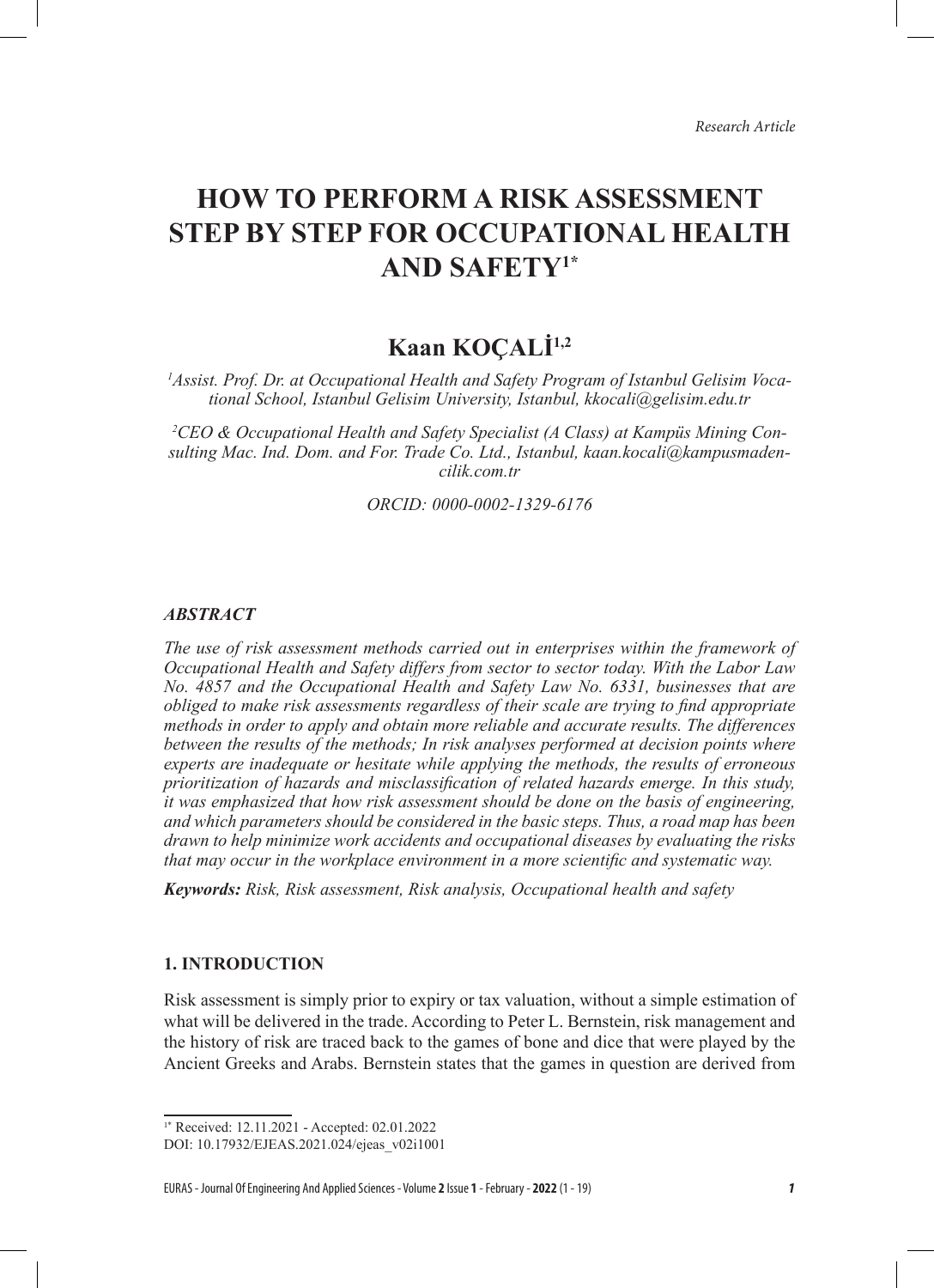the fear of "hazard" from the expedition to Europe with the crusaders and even from the "al zahr" meaning six in Arabic [1].

Terje Aven, on the other hand, mentions that the basic rules of risk assessment in the modern sense were determined in 1970 and 1980, and he mentions that today, risk analysis methods are applied in many subjects from ecology, environment, occupational safety and law [2].

Risk analysis also constitutes the most important part of the systematic of the Occupational Health and Safety Law No. 6331 (OHS Law). After the Occupational Health and Safety Law came into force in 2013, the Occupational Health and Safety Risk Assessment Regulation (Regulation) was issued and the details of the risk assessment outlined in the OHS Law were determined. Today, there are many studies on risk assessment and management; There are also international standards ISO 31000 and ISO 31010 describing the methods in question. Risk and hazard definitions are terms that should be well known before starting risk assessment studies. Risk according to the regulation; defined as the probability of loss, injury or other harmful consequence resulting from the hazard; the definition in question is close to the definition of risk in standards and international documents. The regulation defines hazard as "the potential for harm or damage that exists in the workplace or may arise from outside that may impact the employee or the workplace." The steps of risk assessment for all workplaces are described in the regulation, beginning with the design or establishment stage, identifying hazards, identifying and assessing risks, deciding on risk control methods, documentation, updating the work done, and renewing when necessary.

As it is known, in most of the regulations that came into force in accordance with the Labor Law No. 4857, the assessment of occupational health and safety risks is a legal obligation. In addition, the OHSAS 18001 Occupational Health and Safety Management System Standard also requires a risk assessment [3].

The importance of the quality of the work on the assessment of occupational health and safety risks in terms of the prevention of work accidents and occupational diseases is obvious. However, the biggest problem experienced in risk assessment practices both in developed countries and in our country is; There is no agreed method on how risk assessment should be done. Currently used in occupational health and safety risk assessments; Although many methods such as What if, Job Safety Analysis, Failure Mode and Impact Analysis (FMEA), Hazard and Operability Studies, Preliminary Hazards Analysis, Fault Tree Analysis are used, none of these methods are sufficient for a holistic assessment of an organization's occupational health and safety risks [4].

Therefore, considering the risk assessments made in practice; Some very inadequate and some extremely complex risk assessments can be encountered. On the other hand, since the assessment of occupational health and safety risks is not only a work that should be done by experts, but also requires the participation of the workforce, the method to be applied must be a simple, easy-to-understand method that will lead to detailed results [5].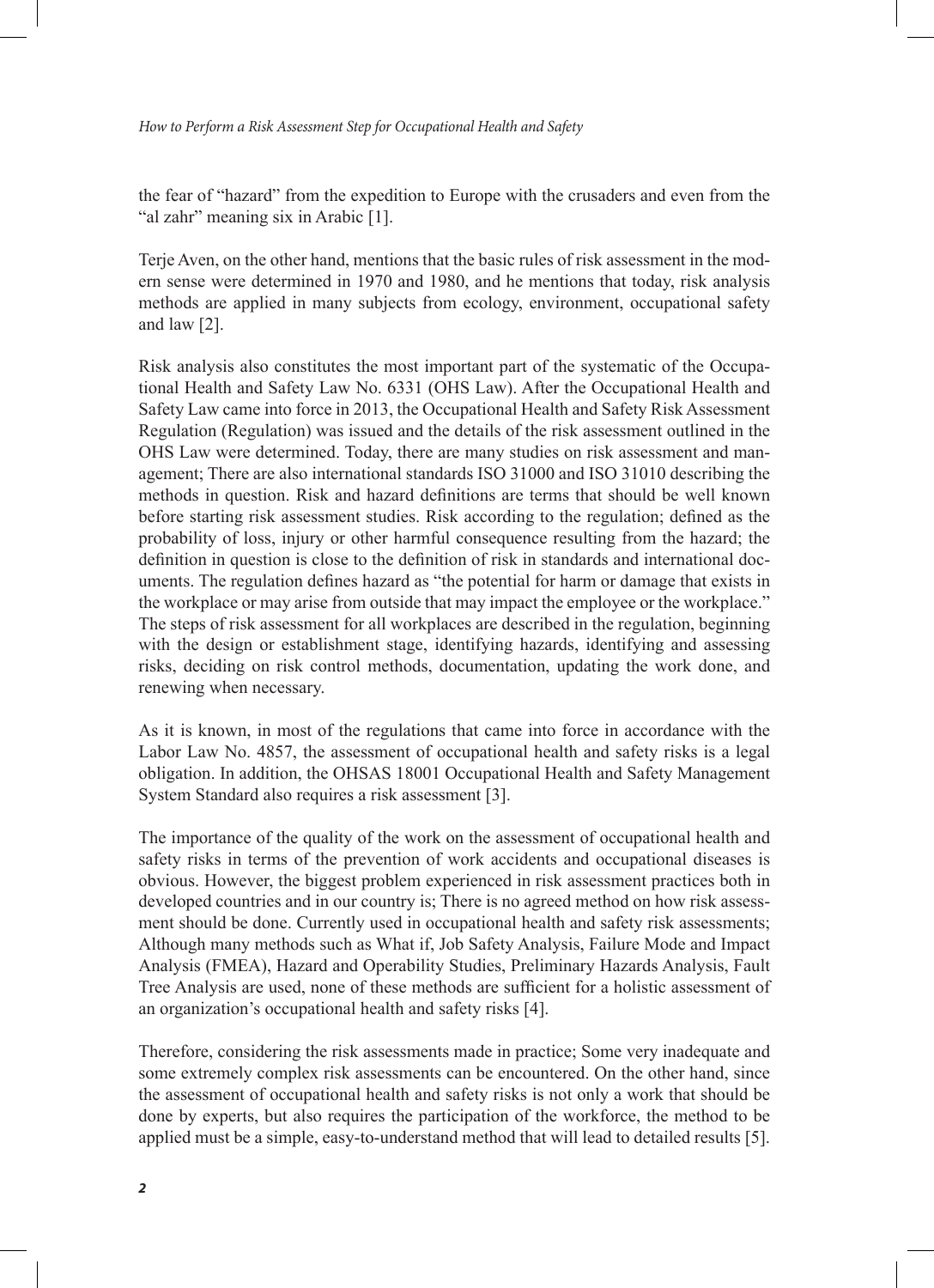The purpose of this statement; It is the presentation of a practical 10-step approach developed for the assessment of occupational health and safety risks in an organization. Although the method in question has been developed especially for workplaces with 50 or more employees and counted from the industry, the contents of the steps can be applied to any workplace by changing the contents of the organization when necessary.

#### **2. WHY A RISK ASSESSMENT MUST BE DONE?**

At the point we have reached today, risk management and assessment constitute the most important element of the philosophy of a new approach to occupational health and safety. The most important reasons for this can be listed as follows. The old approach to OHS was based on hazard-based thinking.

The new approach is based on risk-based thinking. In the old approach, personal protection measures came to the fore rather than collective protection measures. In the new approach, collective protection measures, which we call proactive and preventive measures, gained importance. While in the old approach, the contribution of professional experts who were trained on OHS is not legally required, in the new approach, it is obligatory to receive services from OHS experts for workplaces that are considered to be industry and employ 50 or more workers. While the old approach did not certify that work equipment will not harm human health in manufacturing, in the new approach, the CE certification system, which provides the way to safely manufacture work equipment in manufacturing, has been made mandatory. For the reasons listed here, one of the basic principles of the new approach has been risk assessment. Because risk assessment is a scientific study to determine the precautions to be taken within a preventive logic without paying a price. Workplaces and even our daily environment are full of dangers and the risks that these dangers may cause. This is what we are faced with, sometimes made safe by preventive measures that will not harm us. For these reasons, we do not perceive them as a risk for ourselves. Likewise, all the equipment, facilities, and energy sources we use for production purposes in the workplaces are constantly tried to be made safe in a way that will not harm the employees. In risk assessment studies, it is the whole of the studies carried out to determine whether this safety equipment is sufficient and if not, what new measures to be taken are.

Today, countries have made a concerted effort to limit the material and moral losses caused by workplace accidents and occupational diseases, as well as to recoup the material values lost in this manner. Developed countries that take a scientific approach to occupational health and safety have been able to decrease these losses to very low levels. However, in our country, which is a growing country, the direct and indirect costs of workplace accidents and occupational diseases impose a significant financial burden on the national economy [6].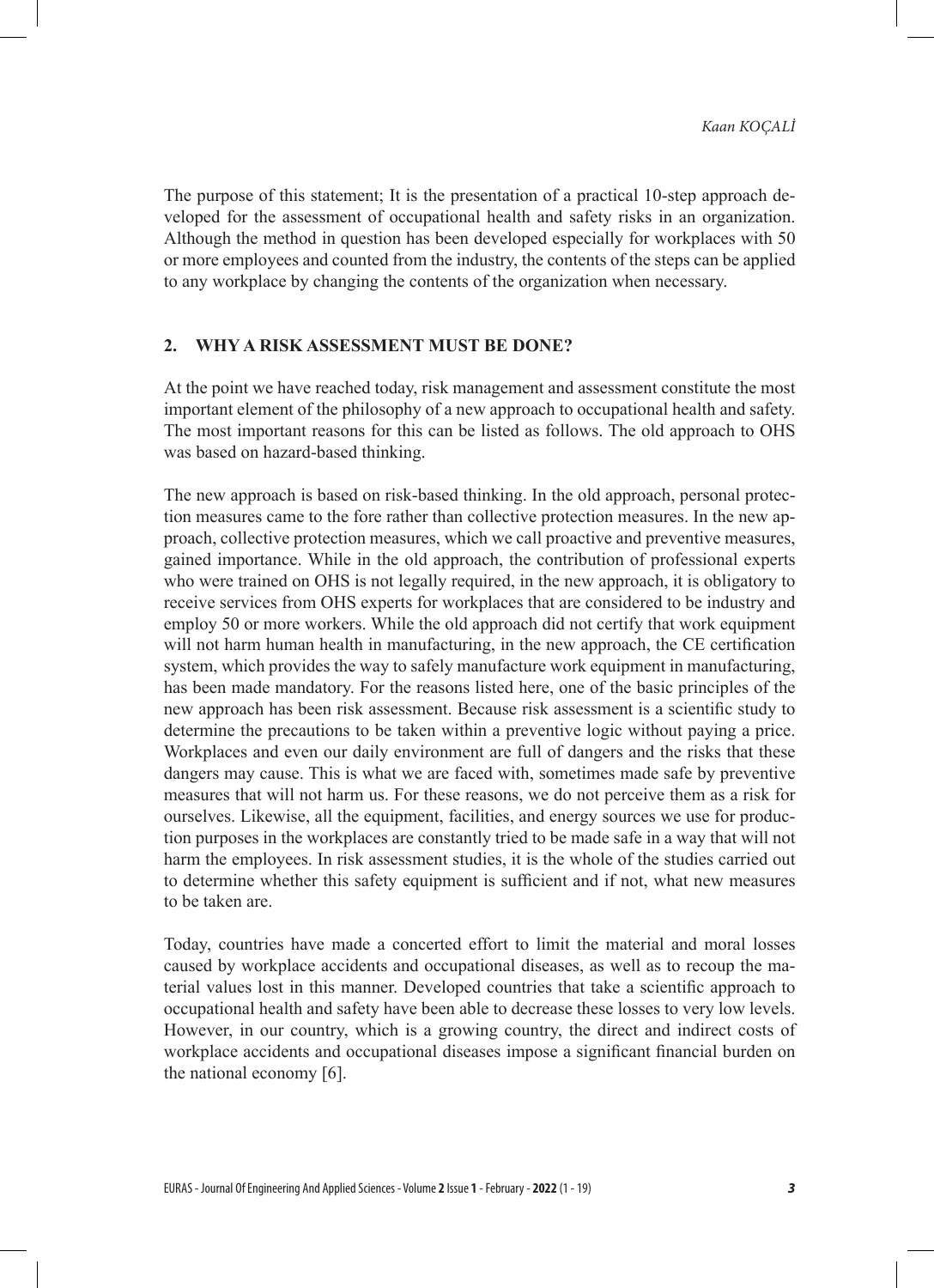Making a risk assessment is the scientific technique to begin preventative efforts in respect to the identified high-level hazards. The workplace is riddled with both obvious and subtle hazards. The greatest science-based study to follow to foresee the dangers from these hazards and eliminate the unacceptable is risk assessment.

#### **3. RISK ASSESSMENT STEPS**

#### **3.1 STEP 1: ESTABLISHING THE RISK ASSESSMENT PROJECT TEAM**

A "Project Team" is established, which includes representatives from all units within the scope of risk assessment in an organization, who have information about all activities carried out in those units, the occupational health and safety officer and the workplace doctor. Preferably, the task and responsibility of the "Project Coordinator" is given to the occupational health and safety officer. The task of the Project Team; It should be ensured that the risk assessment studies to be carried out in the organization are carried out in a timely and effective manner by coordination [7].

## **3.2 STEP 2: DEFINING THE AREAS AND ACTIVITIES FOR RISK ASSESS-MENT**

All activities carried out by the members of the Project Team in all areas within the facility and around the facility, which are within the responsibility areas of their units in the organization, and in each area;

- Activities under normal conditions
- Occasional activities such as cleaning, commissioning, stopping, maintenance-repair
- Supplier, subcontractor, etc. activities and
- Visitor activities including defined.

In addition, facilities, highways, railways, airports, settlements, rivers, etc. that may create risks for the organization outside the workplace. All locations are defined [7].

Buildings should be viewed as a source of danger when discovering danger, particularly work equipment and systems, and the issue of how damage will occur from this source should be asked. The answers to this question will disclose the threats that will occur as a result of that source. This way, it is possible to predict that more than one risk will arise from a single cause. In other words, several dangers emerge from a single cause, and multiple risks emerge from each hazard. Within this systematic approach, hazards in a workplace can be detected in the following ways [8]: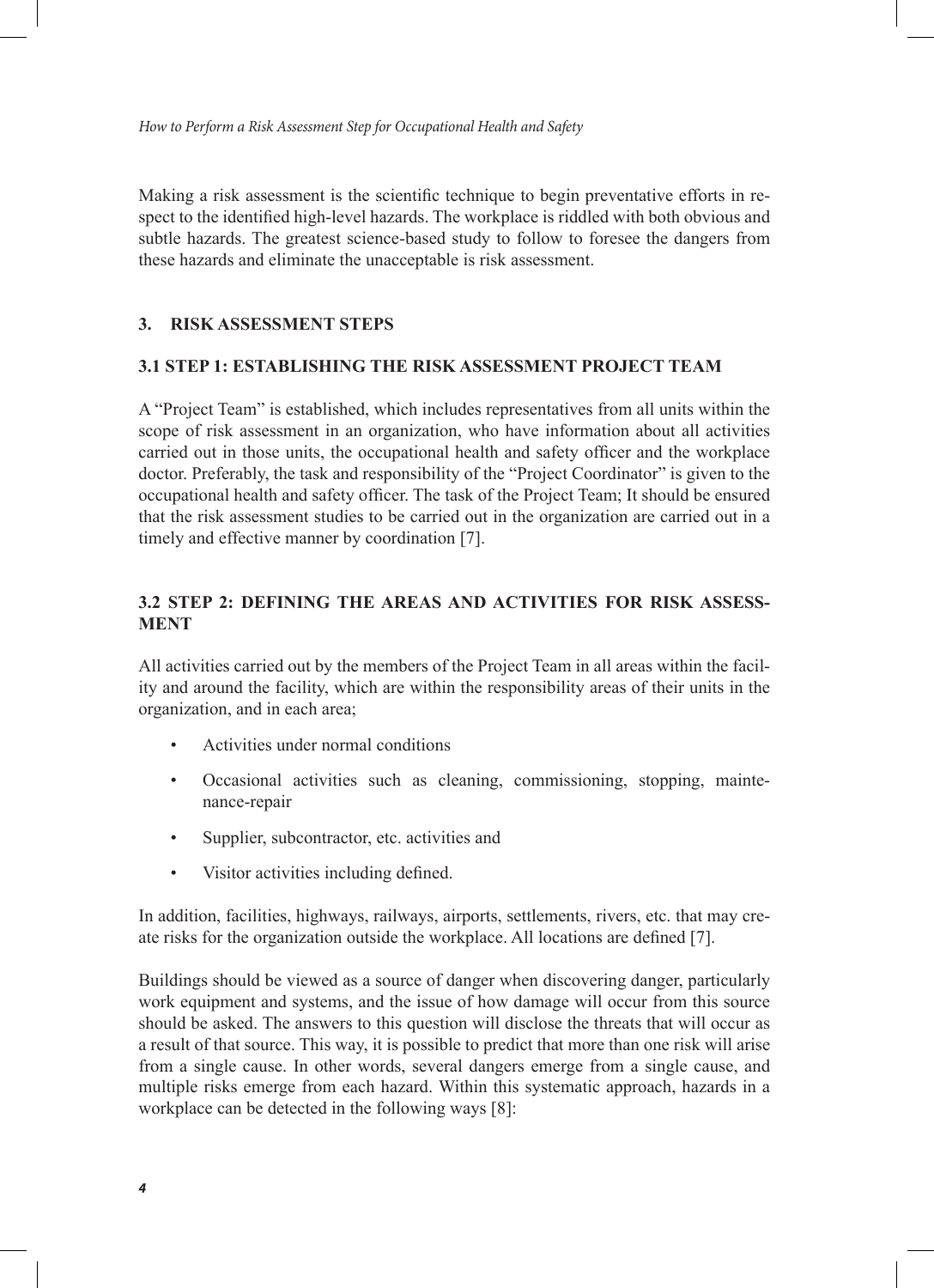a- Reviewing past records:

- Examining the ambient measurement reports,
- Examining work accident and near miss reports,
- Evaluation of the annual activity reports of the OHS Board,
- Examining the reports of public and private auditors,
- Examining the technical periodic control reports

b- Examining the current situation:

- List of chemicals, physical and biological factors
- Inspection of work equipment,
- Examining the working environment,
- Examination of ergonomic conditions
- Review of business activities
- Evaluation of manufacturer data
- Examining the organization

c- Examination of legislation and literature

- Examining the OHS legislation,
- Examining other relevant legislation,
- Examining the standards,
- Examining ILO norms,
- Literature review,
- Evaluation of manufacturer data,
- Benefiting from expert comments

## **3.3 STEP 3: ESTABLISHMENT OF RISK ASSESSMENT TEAMS AND CRE-ATION OF RISK ASSESSMENT PLAN**

OSHA (Occupational Safety and Health Administration) indicates that one of the most important factors that cause accidents in the workplace is the inability to detect the haz-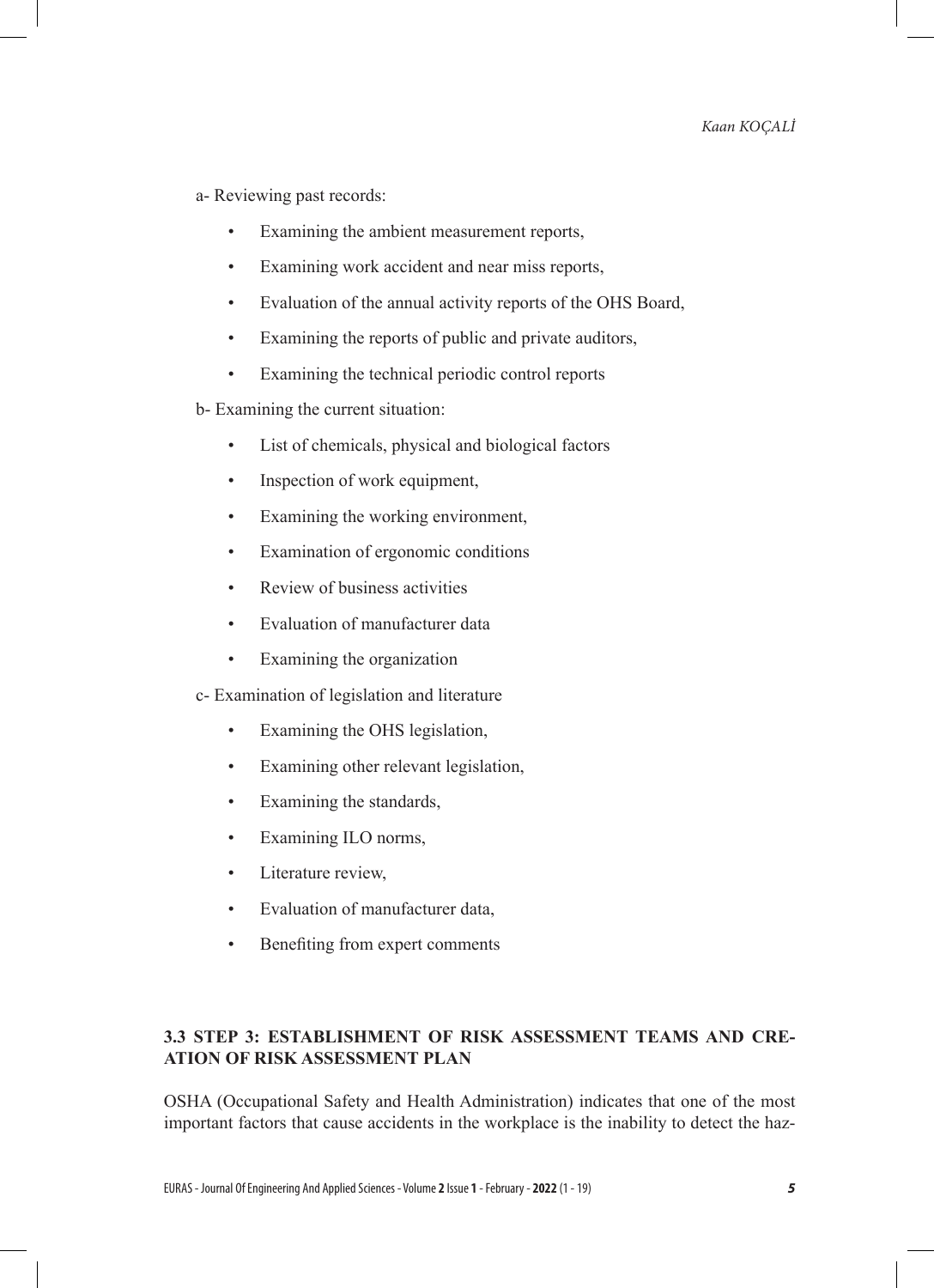ards in the workplace [8]. The first phase of the risk assessment process is the hazard identification phase. As stated above, it is necessary to determine the existing hazards in the workplace in accordance with the hazard definition. To this end, the Regulation states what information will be collected to identify hazards. It described the identification of hazards in the simplest way in the risk assessment guide published by HSE (Health and Safety Executive), walk around the workplace, and think about what could harm workers. In addition, it recommends checking the machine information provided by the manufacturer, the records of past work accidents and occupational diseases, non-routine operations (such as maintenance and repairs), and long-term harmful factors (such as noise, exposure to dangerous dusts) [7]. In the 8th article of the regulation, the places to look for to identify the hazards are listed as a minimum. Before the risk assessment is carried out, the issues stated in the 8th article should be checked and the hazards should be determined.

In order to evaluate the risks of the areas defined by the project team and the activities carried out in these areas, risk assessment teams are formed, preferably consisting of a maximum of 5 people, in terms of effectiveness. The following points are considered in the formation of Risk Assessment Teams [9,10,11]:

- It is preferred that the occupational safety officer and the occupational physician, who have knowledge in the field of occupational health and safety, participate in the work of all teams that make risk assessments. However, if the workplace is very large and it is not practically possible for the occupational safety officer and the occupational physician to participate in these studies, the occupational safety officer and the occupational physician will check the risk assessment studies of each team. In the next steps after this step, they make the necessary additions or corrections together with the team, to the place where the activity is carried out. Any risk assessment study that is not approved by the occupational safety officer and the occupational physician will not be put into effect.
- At least one of the persons to be assigned in the Risk Assessment Teams will be a person who works in the field or activity to be examined and has detailed information about the field or activity.
- If there are special risks such as risks related to hazardous chemicals, biological risks, and radiation risks in the area or activity to be examined, at least one of the people who will work in the Risk Assessment Teams will be informed about these risks. If there is no person who has sufficient knowledge about these issues in the workplace, support can be obtained from experts in related fields outside the organization.
- If work equipment is used in the area or activity to be examined, Risk Assessment Teams include people who use the relevant work equipment, people who have technical knowledge about the work equipment, if necessary, and those who are involved in the mechanical and electrical maintenance of the relevant work equipment. If the relevant work equipment is a special equipment and peo-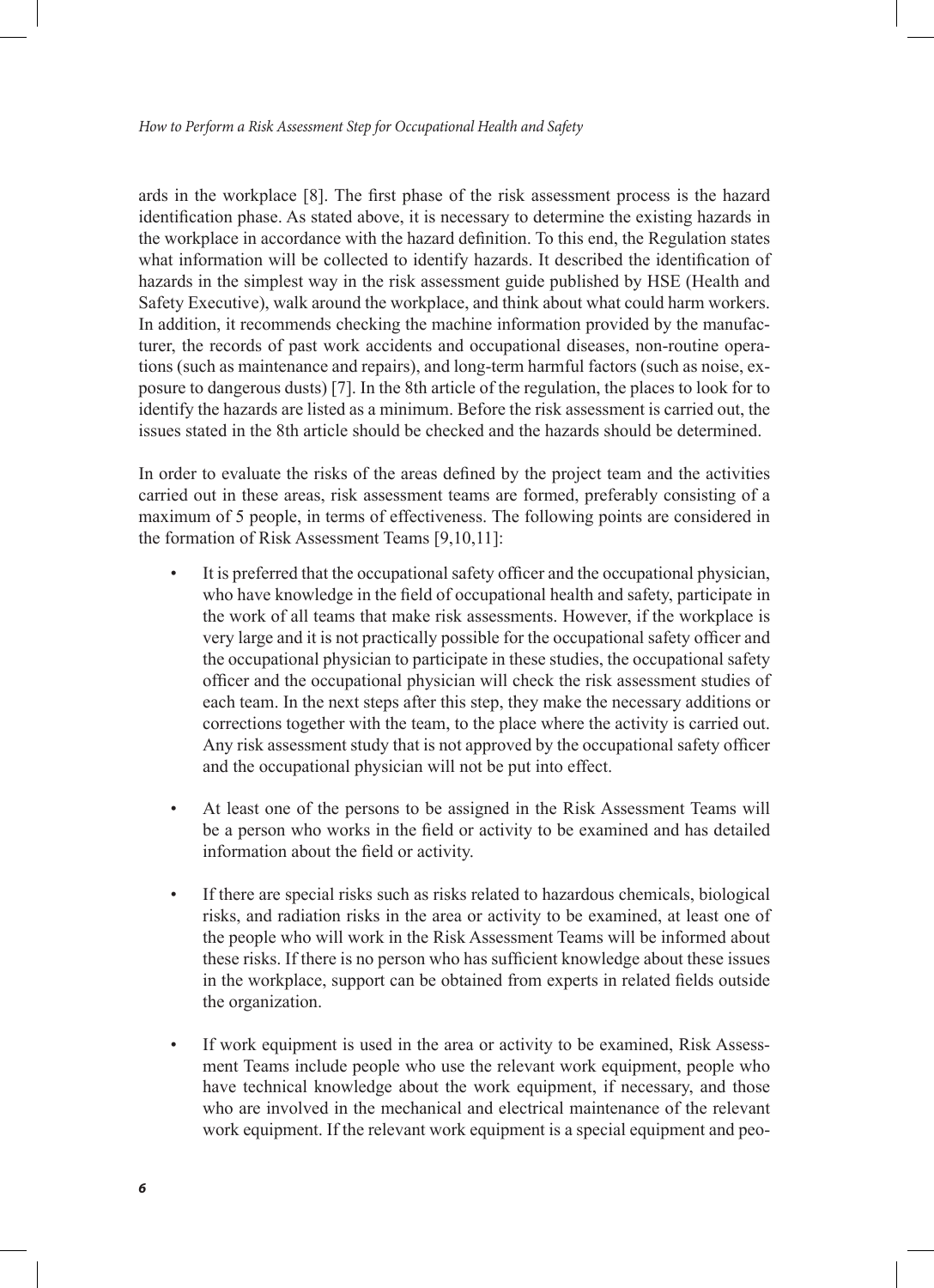ple who have technical knowledge about that equipment are not present at the workplace, support can be obtained from experts about the relevant equipment outside the organization.

- Occupational physicians must be included in the risk assessment team if there is such a case as exposure to hazardous chemicals/noise/vibration/dust/smoke/ray/ radiation/cold/heat, use of screened vehicles, manual handling, ergonomic risks that may pose an occupational disease risk in the area or activity to be examined. Task is provided.
- In order to minimize the deficiencies that may arise from business blindness in the risk assessment, it would be beneficial to ensure that at least one person completely independent of the area or activity to be risk assessment is included in the Risk Assessment Team.
- One person from each Risk Assessment Team is given the task and responsibility of coordinating the entire team. After defining the areas where risk assessment will be made in the workplace, the activities carried out in the areas and the teams that will make the risk assessment, a risk assessment plan is created by taking the opinions of the Risk Assessment Teams.

## **3.4 STEP 4: TRAINING OF RISK ASSESSMENT TEAMS**

What is expected from each Risk Assessment Team is to define their own areas of responsibility and the hazards and risks related to occupational health and safety of the activities carried out in these areas, to determine the degree of importance of the identified risks, and to evaluate the existence and adequacy of the existing control measures against these risks. For this reason, it is important to provide the following trainings to all risk assessment team members to gain this competence [9,10]:

- Occupational health and safety legislation and other conditions, if any, that are obliged to comply
- The basic rules of occupational health and safety and risk management principles, varying according to the type of workplace
- Evaluation of applied occupational health and safety risks on sample activities in the field.

The said trainings can be given in coordination by the occupational safety officer and the workplace doctor within the organization, or they can be provided by outsourcing the organization.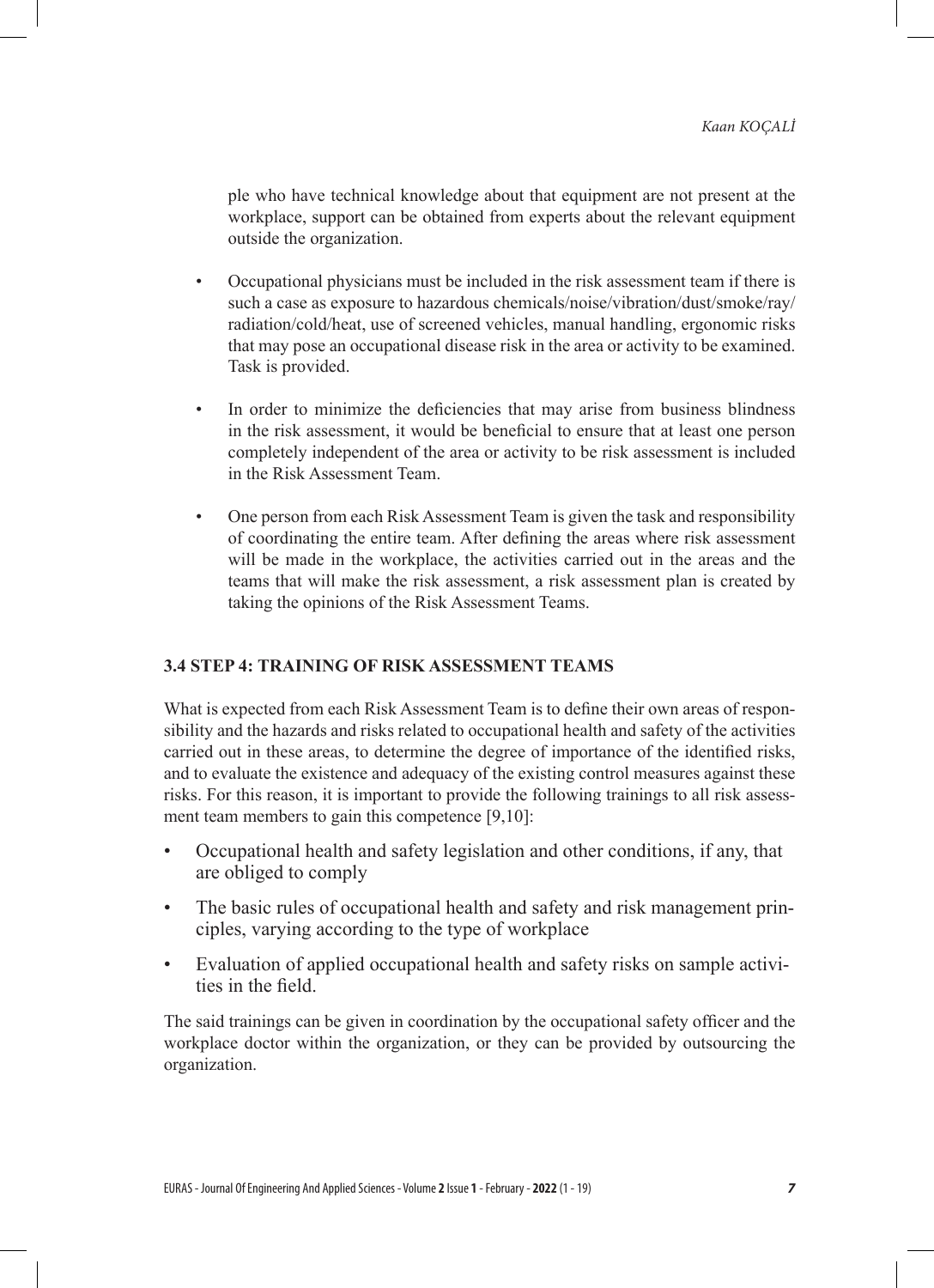## **3.5 STEP 5: PREPARATION OF RISK ASSESSMENT TEAMS**

Each Risk Assessment Team, which will carry out risk assessment in the areas and activities under the control of the organization, shall obtain the following information to be used in the risk assessment before carrying out the risk assessment work in its area of responsibility [11].

The work steps of each activity in the areas where risk assessment will be made are defined with the logic of process management. E.g; Possible steps of material handling activity with forklift to warehouse may be forklift picking up the material, bringing it to the warehouse and leaving it at the appropriate places in the warehouse. Among the following, those related to the area or activity for which risk assessment will be made are examined [10,11,12]:

- Related occupational health and safety legislation and other conditions
- Dangerous chemicals used, their dangerous properties, safety data sheets, labels, usage, storage, transportation, and exposure types (respiration/skin contact/ingestion), characteristics of their packaging, emergency eye and neck showers and locations, response equipment for chemical substance leaks, gas detectors, alarms, etc.
- Water, energy, packaging, raw materials, etc. Conditions of use, use, transportation, storage
- Types of liquid, solid, gaseous wastes, storage, transportation, and disposal methods
- Used work equipment, user manuals, use and maintenance-repair instructions, dangerous features during use and maintenance, machine protectors, if any, emergency stop buttons, sensors, etc. Features and placement of control buttons, conditions for the use of work equipment, characteristics of the environment in which work equipment is used, etc.
- In manual handling works, the load carried, the mode of transportation, the frequency of transportation, the transportation distance, ambient temperature, humidity, ventilation, etc. Conditions and characteristics of the ground
- The characteristics of the electrical installation used, the placement of the control buttons, the maintenance and repair of the electrical installation
- Dangerous properties of the pressure cylinders used conditions of use, transportation and storage
- Forklift, pallet truck, truck, etc. Use of vehicles, usage patterns, movement routes, load they carry, loading patterns, parking areas, etc. Features, speed limits.
- Use of vehicles such as passenger cars, shuttle buses, characteristics of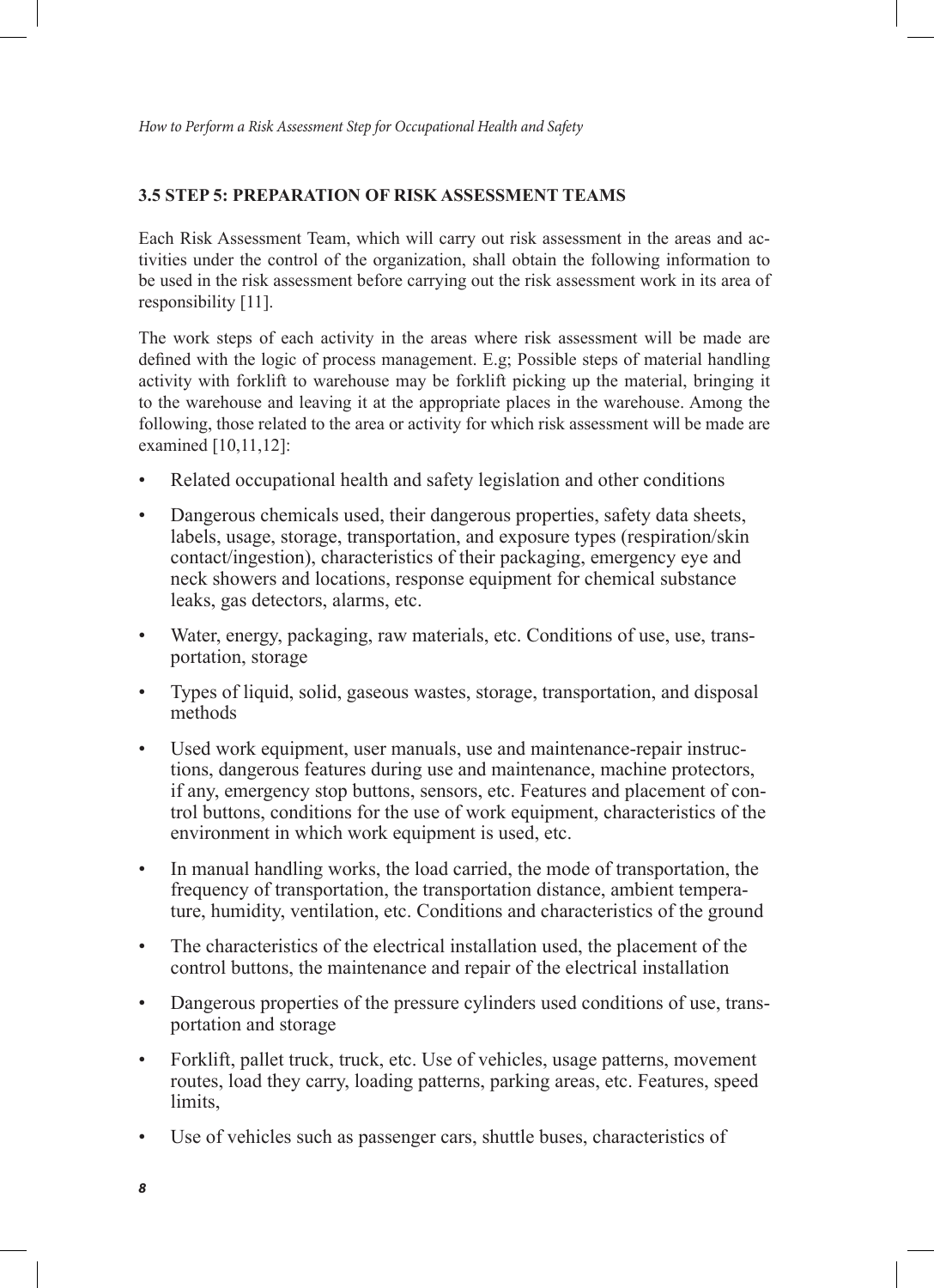movement routes, parking areas, speed limits

- Characteristics of the task and work environment that requires working at height
- Characteristics of the working environment, floor structure, walkways, ventilation, lighting, etc. Conditions
- Near-miss events, accidents, occupational diseases records, statistics that occurred in that area or activity
- Occupational health and safety audit records
- Records of nonconformity/corrective/preventive action regarding occupational health and safety
- Monitoring measurement records such as noise, ambient air, radiation, vibration, lighting
- Existing plans, procedures, instructions
- Employee health surveillance records, statistics
- Personal protective equipment used by employees and their features
- Professional and occupational health and safety training records of employees, personal characteristics of employees, professional qualifications, procedures for selecting personnel and submitting work
- Consistency of the job and job descriptions of the employees
- Safety and health signs available in that environment
- Emergency plans and procedures, emergency teams, emergency response equipment, evacuation routes, exercise scenarios, drill records, experienced emergency records, emergency training records, etc., concerning the relevant area and activity.
- Personnel receiving first aid training, first aid cabinets, materials and
- Any other information that may be required in the risk assessment study

To identify the dangers and risks that may come from places outside the organization that are not under the control of the organization; Methods such as collecting information about places and facilities outside the organization by the responsible team, visiting places outside the organization and, if appropriate, facilities can be used.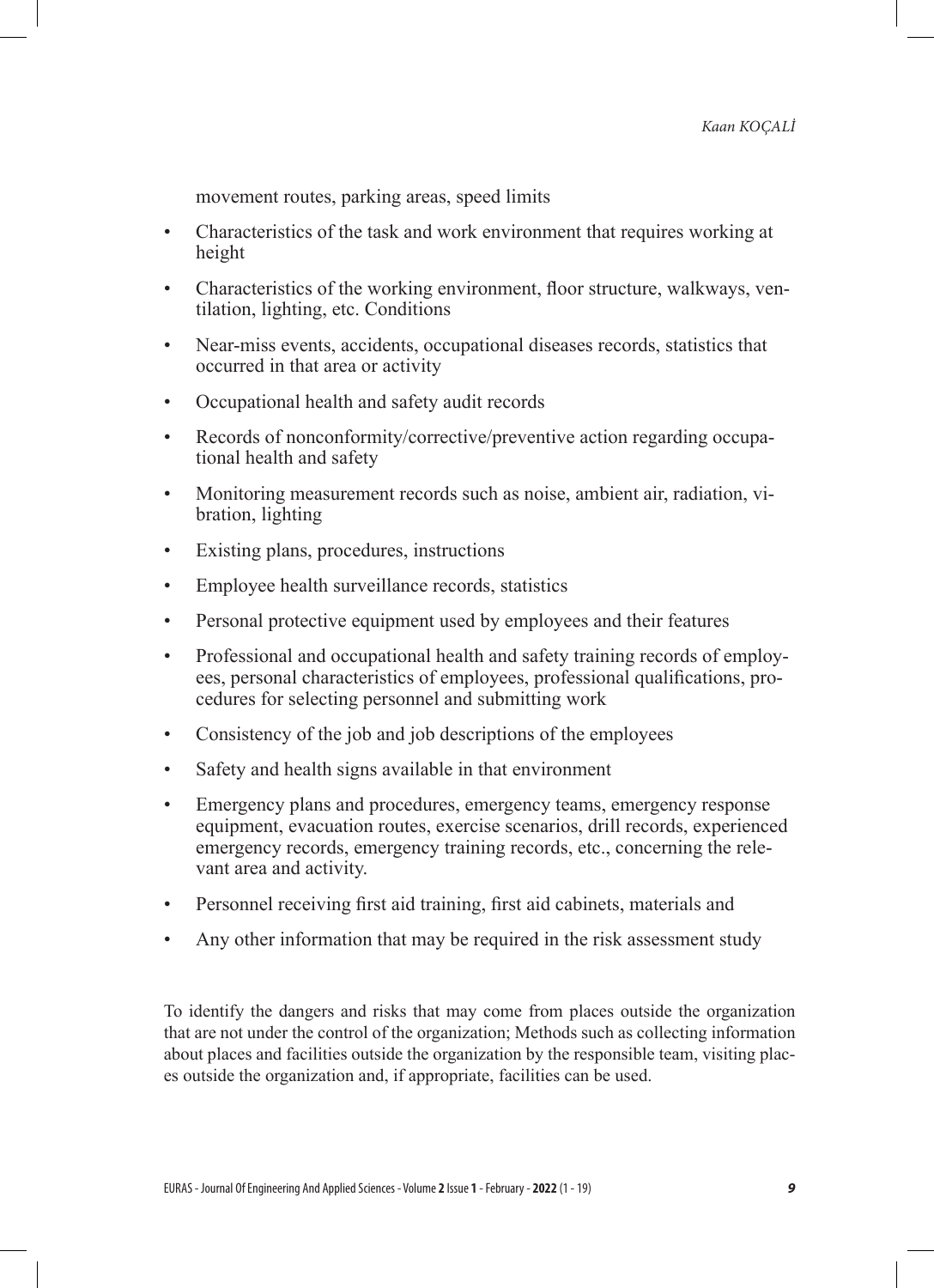## **3.6 STEP 6: IDENTIFICATION OF OCCUPATIONAL HEALTH AND SAFETY HAZARDS AND RISKS**

This step is the most important step of the occupational health and safety risk assessment. Because it is clear that it will not be possible to control and manage unidentified hazards and risks [11].

After the preliminary study is carried out by each Risk Assessment Team regarding the areas and activities under the control of the organization, regarding the issues specified in STEP 5, the occupational health and safety hazards and risks related to each step of each activity carried out in the areas and areas that are responsible using the method below. Risks are identified and recorded in an "Occupational Health and Safety Risk Assessment Form" to be prepared [11,12]:

- On-site observation of the relevant area and activity is the most important step in hazard and risk identification. Wherever possible, on-site observations are made by all members of the Risk Assessment Team in the relevant area and at each step of the activity.
- Even if they are in the team, interviews are made with other employees in the relevant field and activity, and their opinions are taken about the OHS hazards and risks related to the area or the activity, the current risk control measures applied against the risks and the additional risk control measures they want to be taken.
- If there are activities that cannot be observed during risk assessment, such as annual maintenance on tanks, interviews can be used as the only way to identify hazards and risks associated with these tasks initially, provided they are observed later during the activity.

After the hazards are determined, the process to be done is the determination and analysis of the risks; In the Regulation, this process is defined as follows: "By considering each of the identified hazards separately, it is determined how often the risks that may arise from these hazards may occur, and who, what, how and in what severity may be harmed by these risks. While making this determination, the effect of existing control measures is also taken into consideration. Quantitative methods are generally used in risk assessment in our country; mostly used methods are  $5\times 5$  or  $4\times 4$  matrix method and Fine Kinney method. In addition to these, Decision Matrix Method, Fault Tree Analysis Method, Fault Type Effect Analysis Method, Checklist Method, If It Happens Method, Event Tree Analysis Method and Cause and Effect Analysis methods are among the known methods.

Although the methods to be chosen are left to the employer while conducting the risk analysis, it should be determined who, what, and to what extent will be affected in the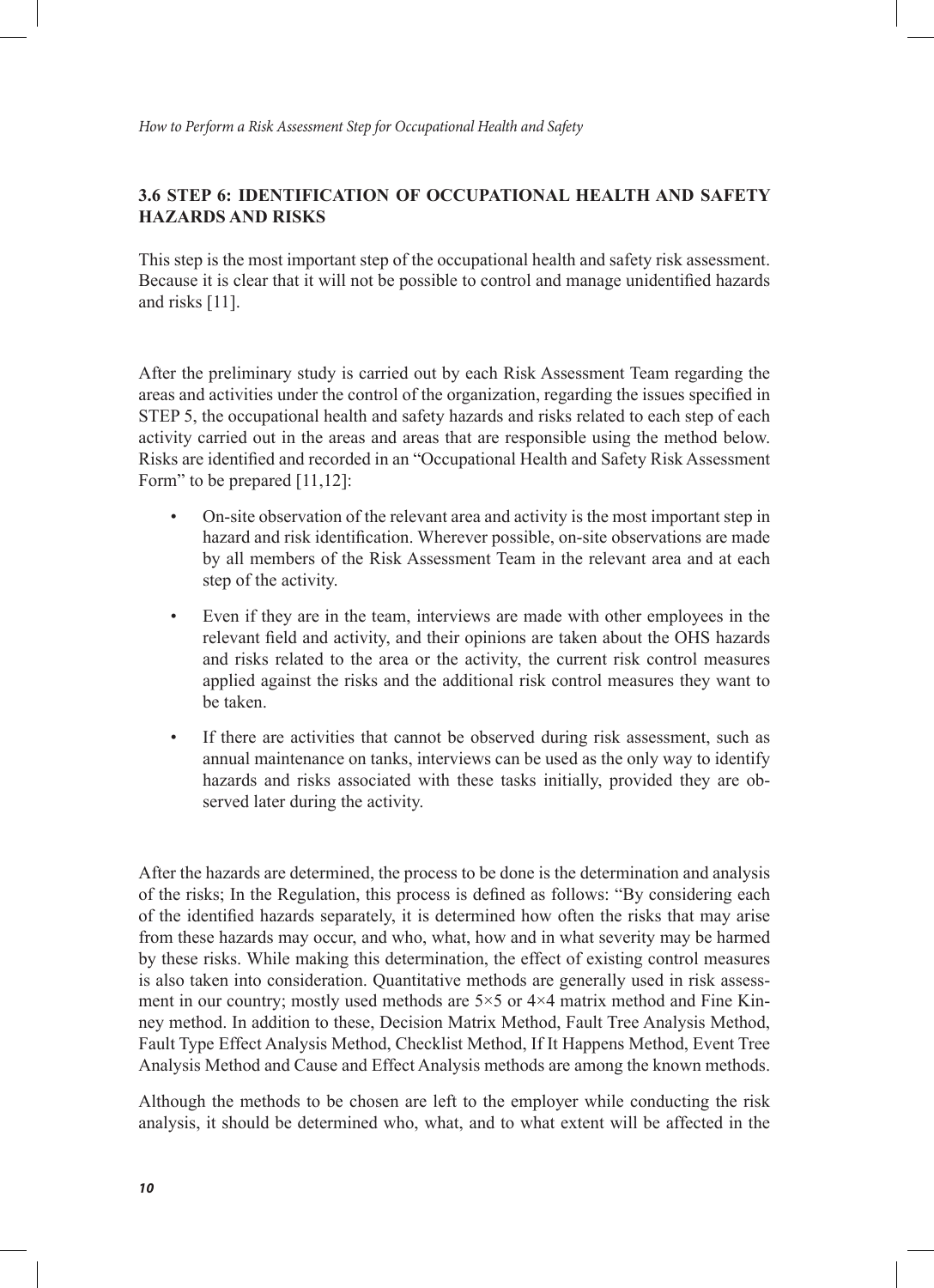method to be chosen. Risk is usually calculated as the probability of error multiplied by the result of the error. As stated above, the regulation also requests that who or what will be affected be added to this.

#### **3.7 STEP 7: DETERMINING THE SIGNIFICANCE OF RISKS**

Once the hazards have been identified, they should be decreased to tolerable levels. Regulation acceptable level; it is described as the amount of risk that, in compliance with legal duties and the workplace's prevention program, would not cause loss or injury. A risk level that is acceptable is one that will not result in loss or injury. The risk-mitigation process includes the processes of planning in accordance with the Regulation, deciding on risk-mitigation measures, implementing risk-mitigation measures, and monitoring practices. During the planning phase, the risks should be prioritized in order of importance, and a battle plan should be devised. The precautions to be taken during the decision-making phase of risk management measures should be eliminated first; if this is not possible, a non-hazardous method, chemical, or equipment should be chosen; and if this is insufficient, the possibility of causing harm should be avoided. The decided control measures should next be applied, and at this stage, the persons who will apply the measures in the workplace should be determined; this issue is critical for determining who is liable in future incidents. While the measures are being implemented, the work and process steps of the measure, the person or workplace section, the start and finish date of the measure, and the start and end date of the measure must be defined. During the implementation monitoring phase, it was mentioned that the implementation procedures should be frequently reviewed and audited by the employer.

The degree of importance of the occupational health and safety hazards and risks defined for each activity is determined by the Risk Evaluation Teams using a sample method and discussed, and recorded in the "Occupational Health and Safety Risk Evaluation Form". Since existing risk control measures do not reduce the severity of risks, it is important not to consider the existence of existing risk control measures in determining the severity of risks. E.g; Giving a seat belt to a staff working at height does not reduce the importance of the risk of falling from a height. Because when the person does not use the seat belt even though it is given; The severity of the risk of falling from a height will be the same as if a seat belt is not provided. The severity of a risk can only be lowered when action is taken to reduce the severity of the risk. E.g; such as enabling people to work at lower heights, reducing the noise level by taking precautions at the source [13].

#### **3.8 STEP 8: IDENTIFYING WHO MIGHT BE HARMFUL FROM RISKS**

For the protection of persons who may be exposed to risks; It is necessary to determine which people may be exposed to which kinds of risks in order to define the training they should receive, the personal protective equipment and features they should use, the rules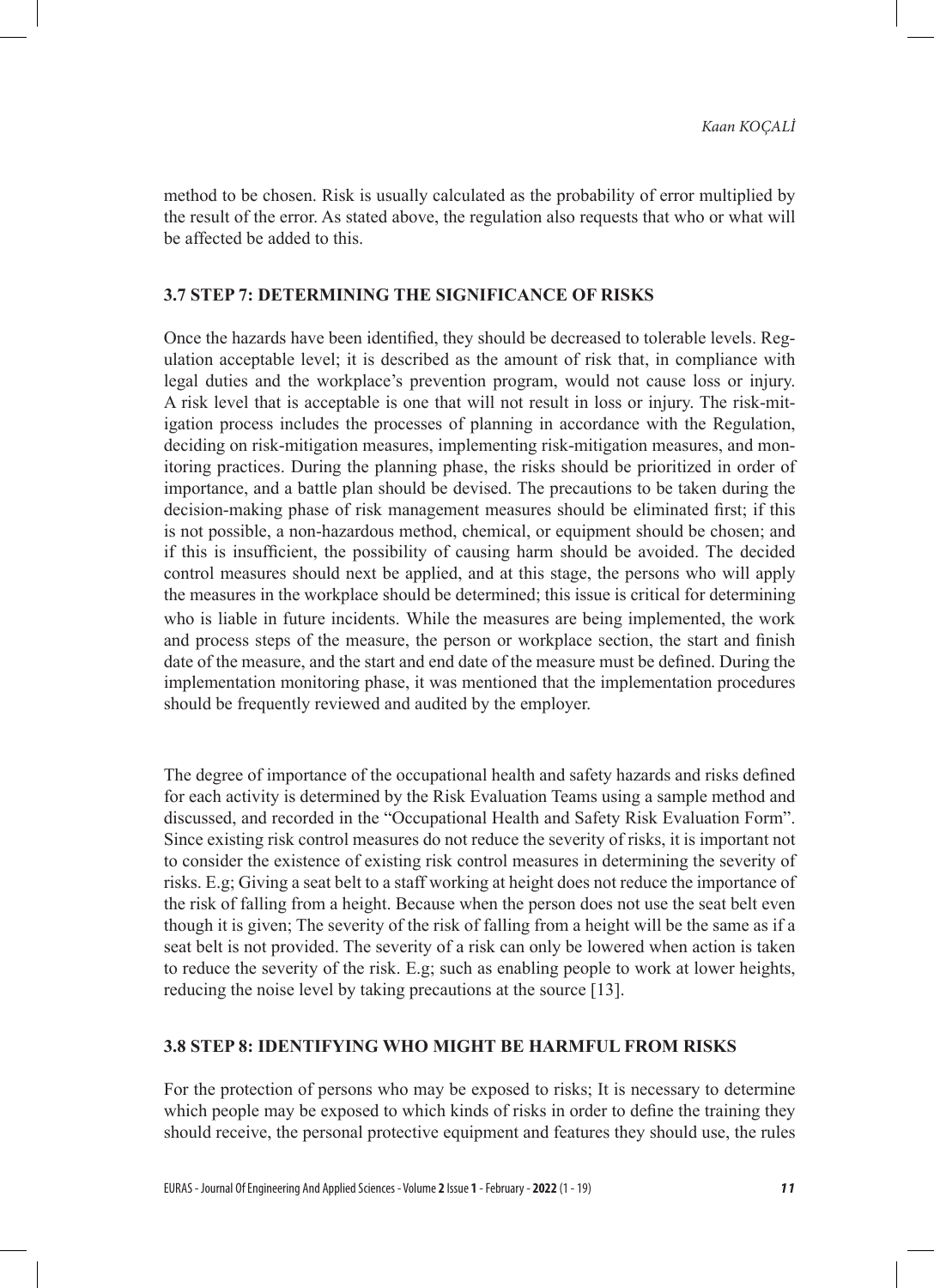they should follow while working, and the health surveillance that they should be kept periodically at the beginning of the job [11,13].

Some examples of people who may be harmed by risks in the workplace are given below;

- Workers
- **Operators**
- Maintenance and repair personnel
- **Subcontractors**
- Cleaners
- Administrative staff
- **Visitors**
- **Interns**
- **Apprentices**
- Those around the organization that may be affected by risks

While determining the persons who may be harmed by the risks in the workplace;

- Disabled
- People's experience
- For pregnant women
- For women who have just given birth
- For personnel working alone
- To visitors
- To interns
- Apprentices and
- The work environment is shared with other personnel special attention should be paid. Because they may be more vulnerable than others.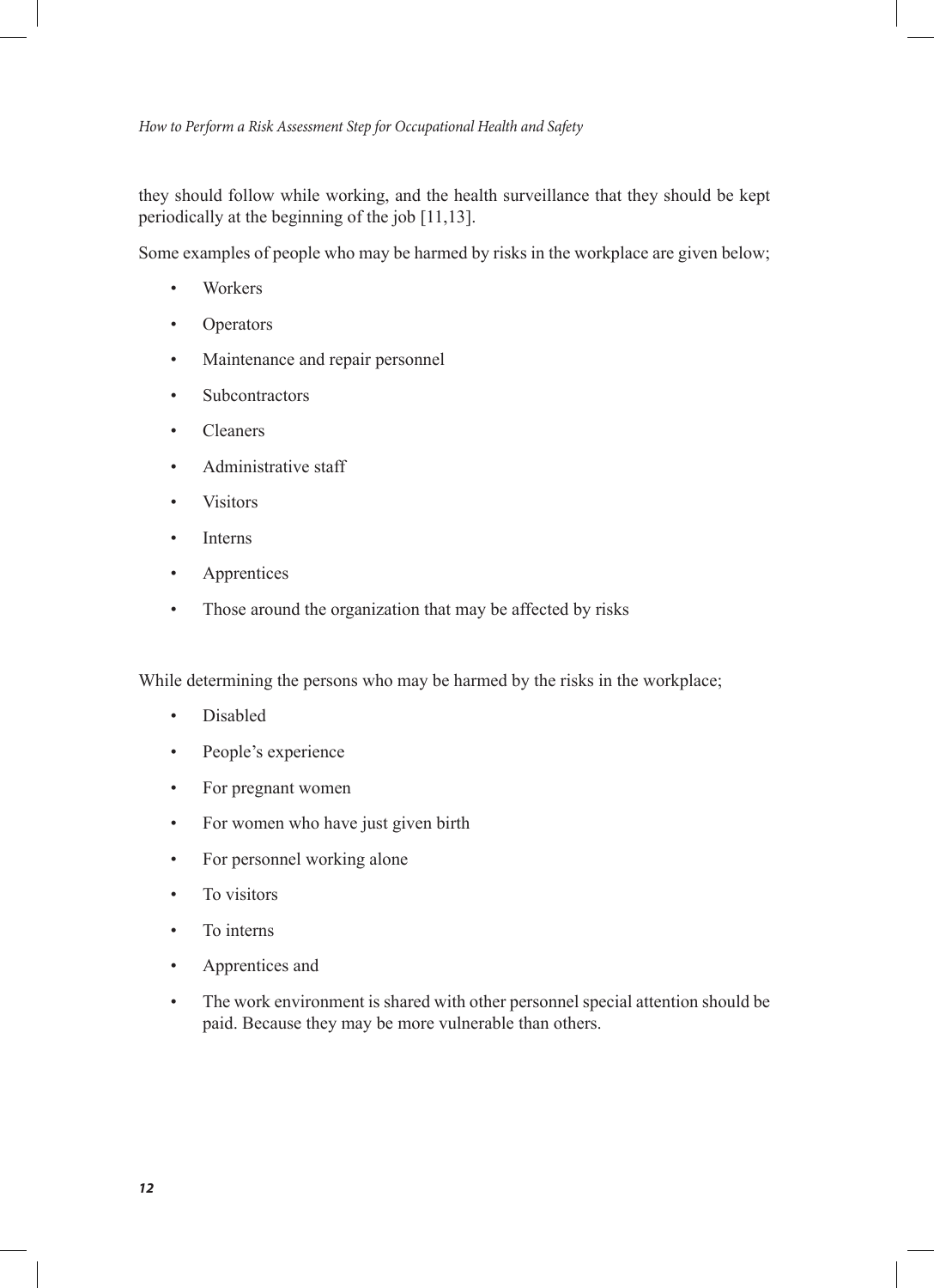## **3.9 STEP 9: PLANNING RISK CONTROL MEASURES**

The existence/adequacy of the existing risk control measures is evaluated for each OHS risk whose significance level has been determined, and additional risk control measures are planned considering the risk control hierarchy stated below [10, 12, 13]:

- Elimination of the hazard (For example, the use of a non-hazardous substance instead of a dangerous substance, stopping the use of a noisy machine, manual handling by mechanical means, etc.)
- Risk reduction (For example, replacing a hazardous substance, plant or process with less hazardous ones, replacing a noisy machine with a quieter one, etc.)
- Keeping people away from danger (For example, not allowing people to work near noisy machinery, etc.)
- Encircling the danger (For example, performing all painting operations in a neat and closed painting booth, covering noisy machines with soundproof plates, putting guards on equipment with moving parts, putting railings on high places, etc.)
- Reducing the exposure of workers (For example, each of 4 people is exposed to noise or a chemical vapor for two hours instead of 8 hours of exposure to one person, etc.)
- Improving the work system (For example, establishing written procedures for the painting activity to minimize evaporation, restricting the access of employees to hazardous areas, etc.)
- Use of Personal Protective Equipment (For example, use of helmets, gloves, safety glasses, protective clothing, earplugs, etc.)

When planning risk control measures, first of all, it should be ensured that the relevant legal regulations are met. The scope of risk control measures is quite wide and should be handled with a risk management approach. Below are some examples of administrative or technical risk control measures [12,13,14]:

- Defining and informing all employees of their duties, authorities and responsibilities regarding occupational health and safety in the workplace
- Establishing and implementing procedures and instructions for performing risky activities under safe conditions.
- Preparation and implementation of the instructions for safe use of work equipment
- Implementing preventive maintenance on work equipment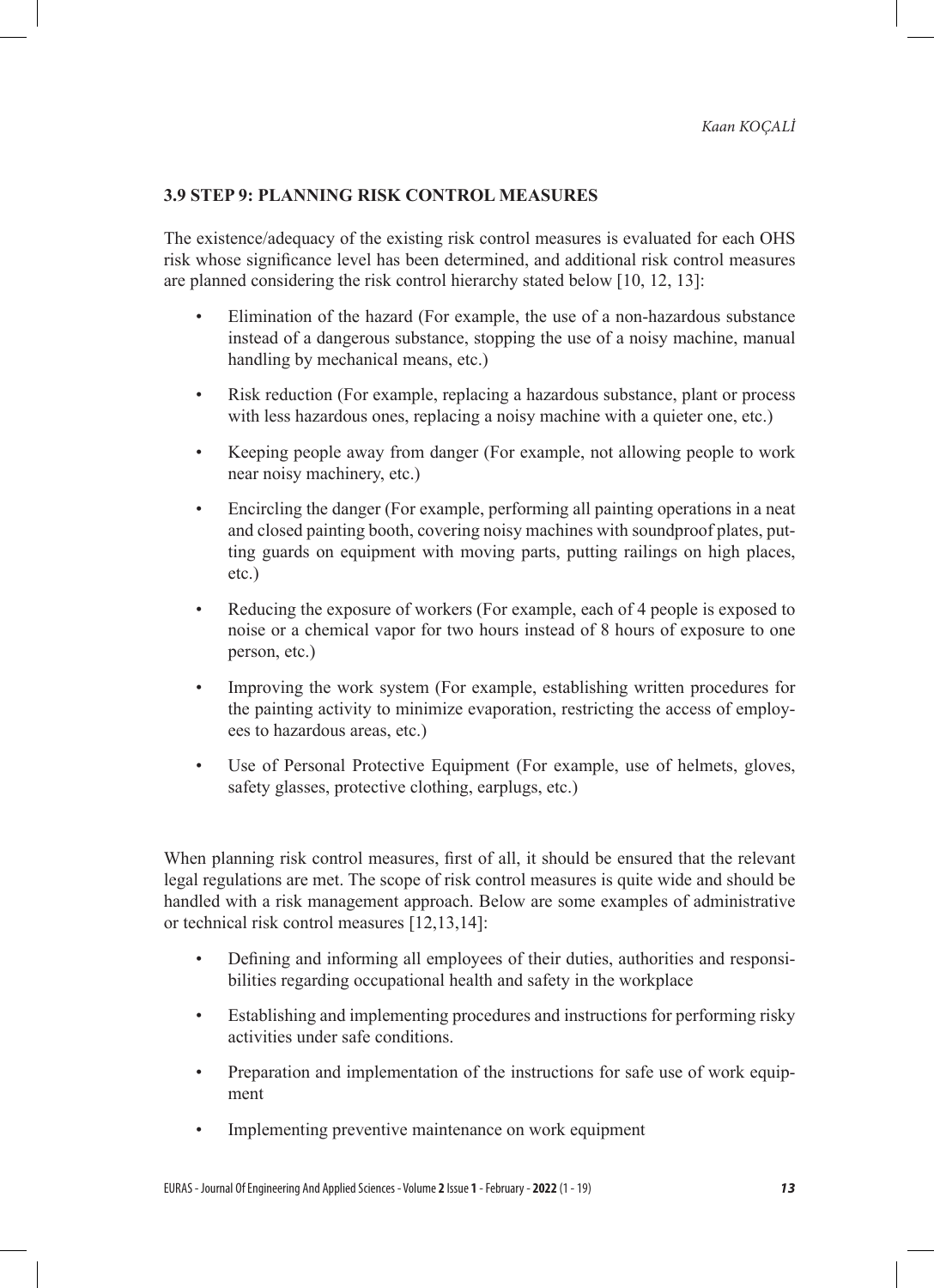- Protective use in work equipment with moving parts and risk of throwing parts.
- Periodic checks of pressure vessels and lifting equipment
- Use of emergency stop systems in work equipment
- Subjecting the personnel to health surveillance at the beginning and periodically in line with the risks they are exposed to
- Staff, subcontractors, suppliers, etc. Informing and educating them about the risks they may be exposed to in the workplace and risk control measures
- Ensuring the professional qualifications of personnel working in risky activities or managing risky activities
- Establishment of consultation and communication mechanisms in order to receive feedback from the personnel regarding risks and risk control measures.
- Establishing mechanisms to be aware of the changes that may occur in the legal legislation and to ensure compliance continuously
- Implementation of the work permit system
- Providing adequate lighting to risky areas
- Creation of internal traffic routes and traffic rules
- Ensuring that dangerous chemicals are stored under appropriate conditions
- Providing ventilation in areas where hazardous chemical vapors are likely to occur
- Providing personal protective equipment
- Creation of emergency plans
- Provision of emergency response equipment
- Provision of emergency lighting equipment
- Establishment of emergency evacuation routes and assembly points
- Creation of emergency communication equipment
- Conducting exercises
- Periodic monitoring and auditing of workplace precautions to check that they are used properly and provide the expected risk reduction.

While planning risk control measures for risks that cannot be prevented at the source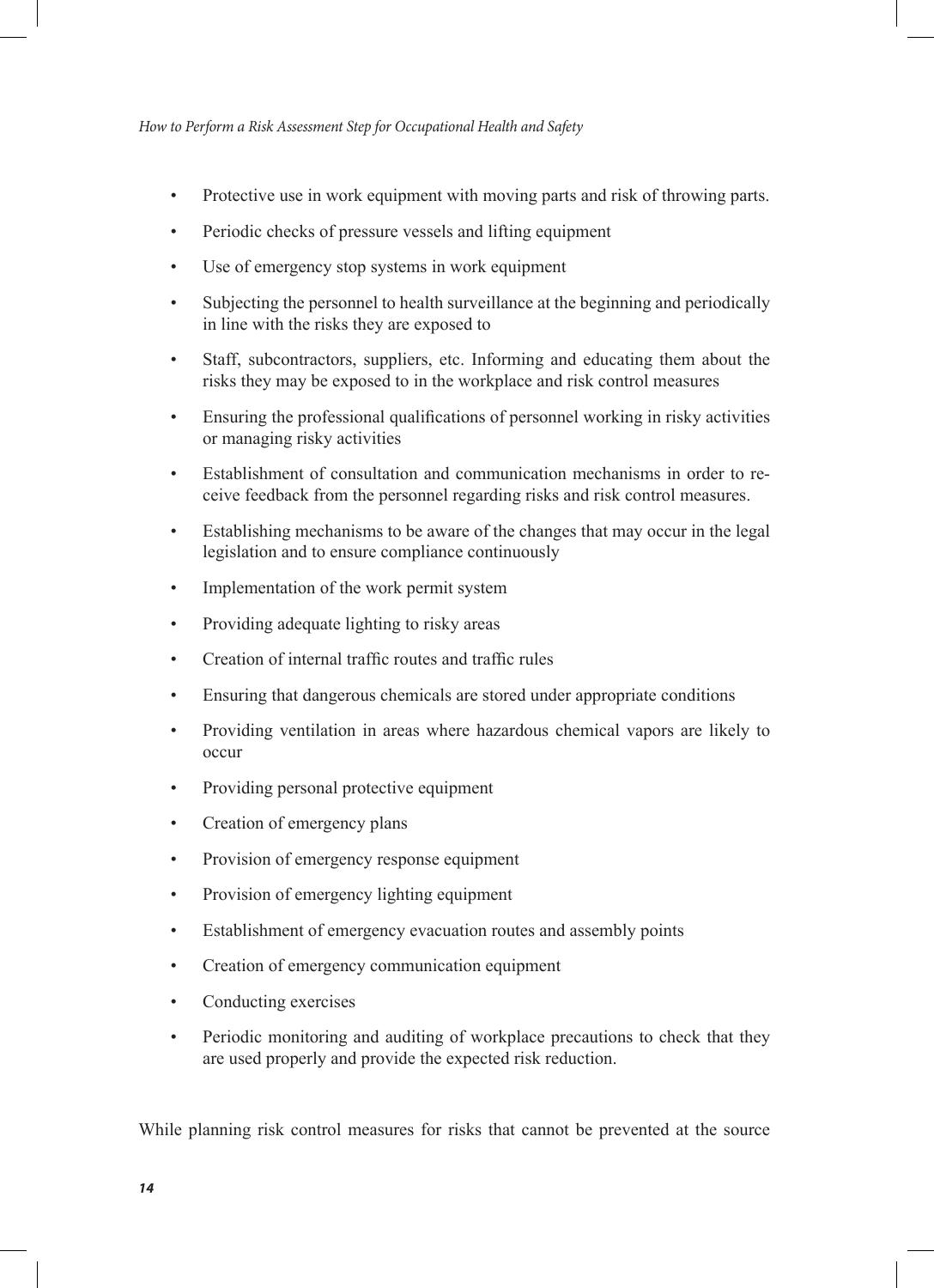during risk assessment, it is important to pay attention to the reasonable application approach. In most cases, it may be possible to reduce the risk to a very low level. However, it is very important that the risk control measures taken are reasonable. For example, a car can be driven continuously at 30 km/h on the road. This speed can reduce the chance of a collision for the driver and may result in fewer injuries to the driver when a collision occurs. However, driving at 25 km/h is so inconvenient for the driver and other road users that eliminating this inconvenience outweighs the benefits of risk reduction. Therefore, driving at 30 km/h is not a reasonable practice. This principle also applies to work-related studies.

If the cost associated with workplace measures in terms of time, money, effort or inconvenience outweighs the benefits of risk reduction, it is not reasonable to apply that workplace measure. Likewise, it is not a reasonable practice if any of the workplace measures currently implemented in the workplace takes too much time, requires too much effort and is too laborious. Because in this case, there is a risk that the relevant measures are not implemented by the personnel who are exposed to the risk for this reason alone. In this case, the thing to do is; It is the immediate search for less cumbersome and more practical solutions and continuing the old practice until a better solution is found.

Among the risk control measures defined by each Risk Assessment Team in line with the aforementioned, those present in the workplace and the risk control measures to be taken are recorded in the "Occupational Health and Safety Risk Assessment Form". It is preferred that the occupational safety officer and the occupational physician, who have knowledge in their fields, participate in the planning of risk control measures carried out by all teams. However, if their participation is not practically possible, the "Occupational Health and Safety Risk Assessment" forms not approved by them will not be put into effect [14].

## **3.10 STEP 10: REVIEWING RISK ASSESSMENTS AND REVISING AS NECES-SARY**

It is also necessary to document the stages of identifying hazards, analyzing and combating risks. The regulation has specified the information that must be in the documentation of the risk assessment and these are [3];

- The title, address and employer's name of the workplace,
- Names and titles of the performers, and the document information of those who are occupational safety specialists and occupational physicians, given by the Ministry,
- Date of execution and validity date,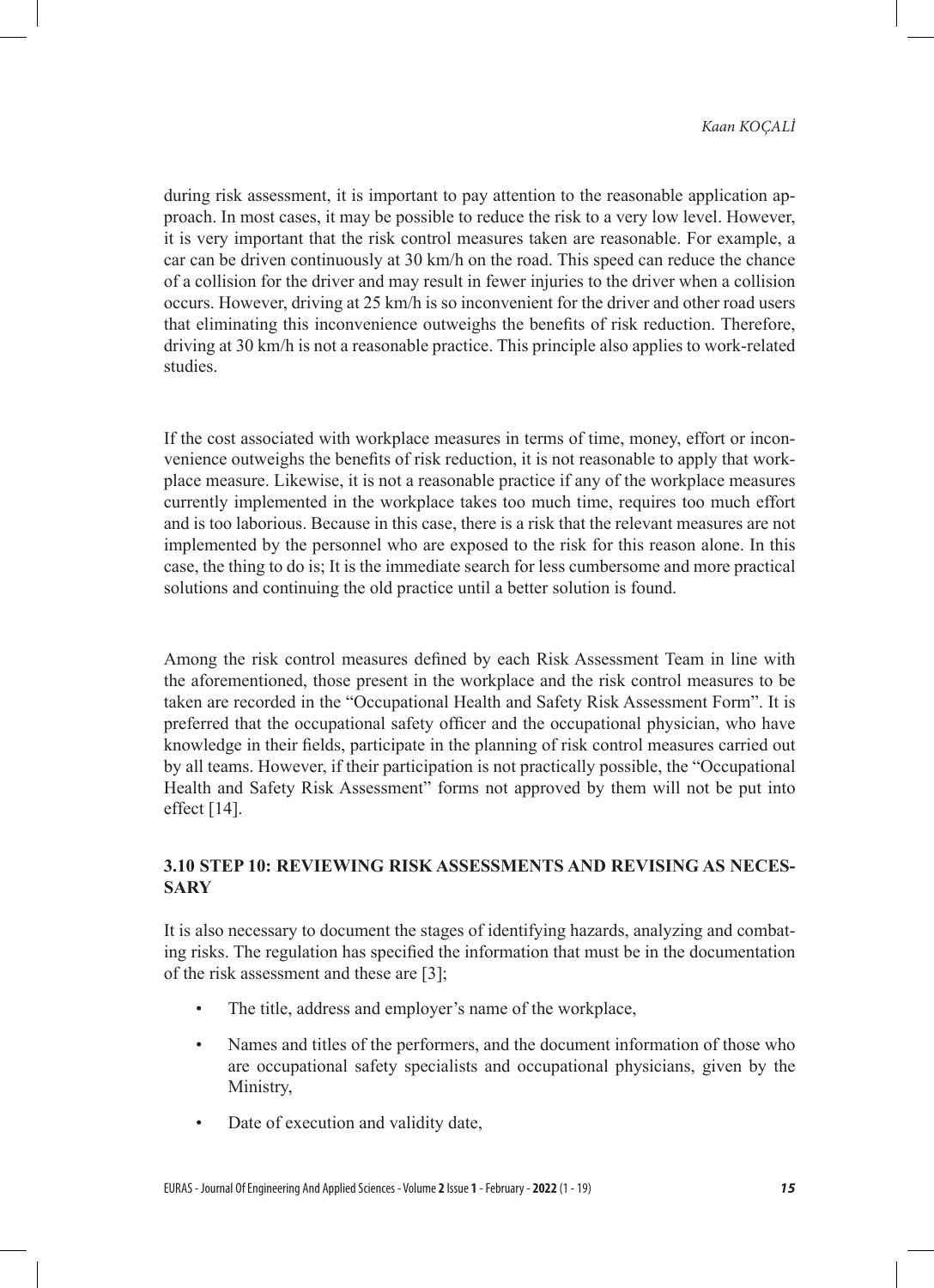- If the risk assessment is made separately for different departments in the workplace, the name of each,
- Identified sources of danger and hazards,
- Identified risks.
- The method or methods used in risk analysis,
- Analysis results, including the order of importance and priority of the identified risks,
- Corrective and preventive control measures, the dates of their realization and the risk level determined afterwards

The risk assessment should be reviewed and updated on special occasions and periodically. The special cases where the risk assessment should be reviewed are mainly; It can be listed as buying new machines in the workplace, starting to work with new substances, putting new methods into practice, an accident or a near-miss event, or an occupational disease [14].

## **4. ERRORS MADE IN THE RISK ASSESSMENT**

Employers can make various mistakes in the stages of risk assessment, preparation, identification of hazards, fight against risks, and documentation, and these mistakes can put the employer at a disadvantage before the administration or the courts. Considering the mistakes made during the risk assessment stages and their possible consequences;

Phase of identifying hazards;

The hazards in the workplace should be characterized in the most basic form possible by visiting the workplace and utilizing the resources indicated in the Regulation. If labor inspectors discover this condition during their inspections, they may request an administrative fine, and if an accident occurs as a result of a readily recognizable and unidentified hazard, the employer's fault rate rises.

Phase of Identification and Analysis of Risks;

• Risk scores are produced after evaluating the dangers and sources of danger in the workplace, taking into account the potential of damage from existing hazards, the number of individuals who will be affected in the event of damage, and the magnitude of the harm. The most typical errors made at this step include determining risk scores without considering objective criteria and standards, resulting in the formation of risk scores that contradict each other.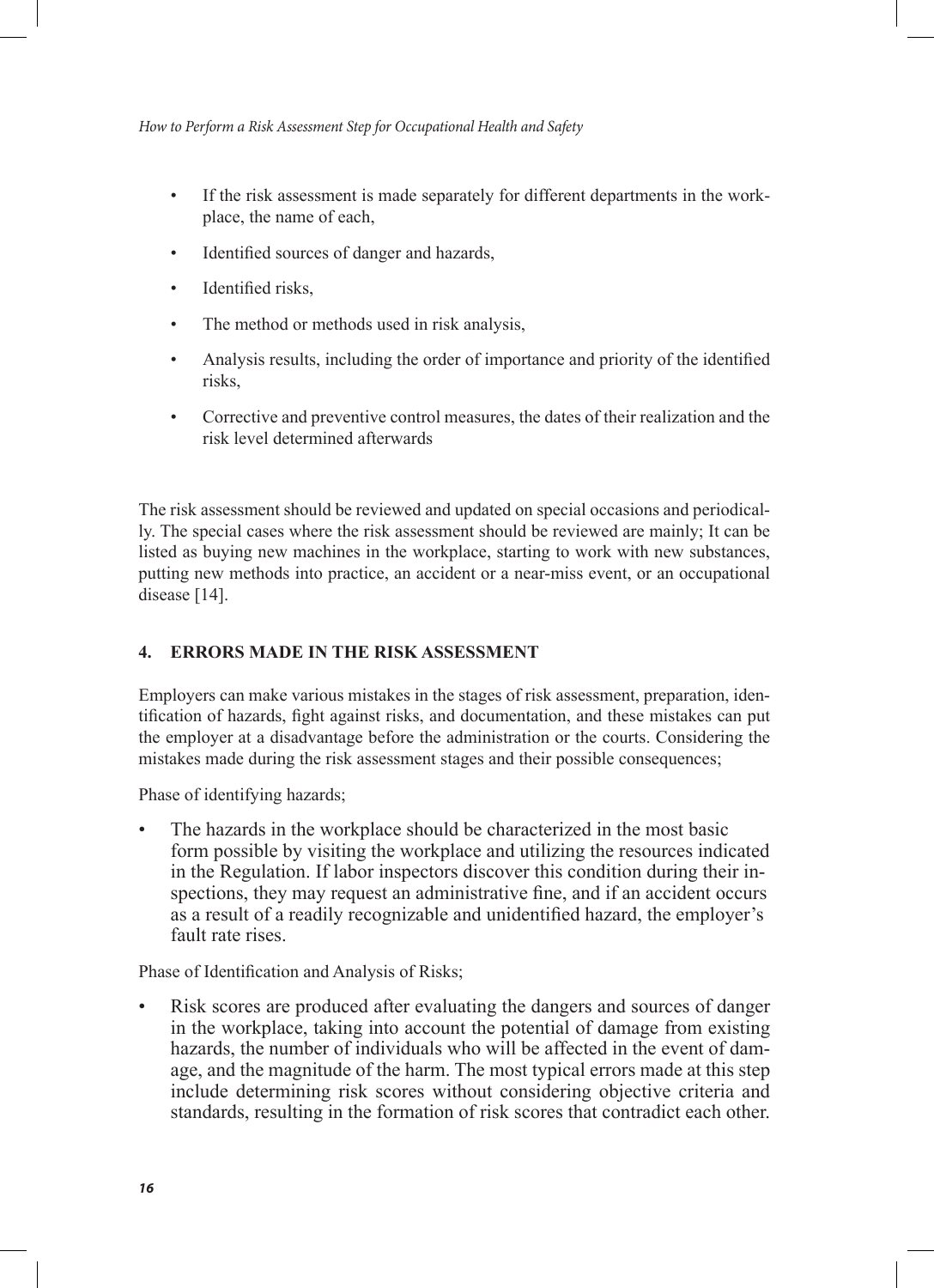Phase of Combating Risks;

The phase of dealing with risks is the most important and most neglected phase of risk assessment. The legislation requires that various measures be taken to eliminate the hazards identified during the fight against risks and that the risk scores be reduced to an acceptable level where there is no possibility of loss or injury. After the risk scores are determined in practice, the implementation of the measures to be taken to reduce these scores to an acceptable level is neglected and it is thought that the risk assessment ends with the determination of the risks. This situation leads to the thought that the risks are known but not eliminated in the post-work accident trial, and this increases the employer's fault significantly. As a result of not selecting the responsible and responsible personnel and unit in eliminating the risks, it causes confusion of authority in the workplace and may cause people who are not faulty to be responsible for work accidents.

Phase of Documentation and Renewal;

- During the documentation phase, not all of the issues in the regulation, especially in the implementation, are included in the evaluation, there is no support staff's signature, and not every page of the evaluation is initialed.
- In the renewal phase, the risk assessment is not renewed partially or completely, although the changes specified in the regulation occur at the workplace.

## **5. CONCLUSION**

In our country; There are many businesses that work without rules and supervision, carry high risks, are far from engineering technique and science, and are operated in completely primitive conditions without the supervision and supervision of trained technical personnel. There is always the risk of an accident in these businesses, and it is a known fact that accidents are not destiny but can be prevented by taking appropriate precautions [15].

There is no world consensus on the ideal method of risk assessment. However, risk assessment is required by law in all developed countries. However, in cases where a standard is not determined on how the risk assessment should be made, it is discussed whether imposing a penalty in case it is not done is in accordance with the legal principles. Similar discussions are taking place in our country. Although risk assessment is required in many regulations, it is not specified how it will be done. Despite this, it is known from events that Labor Inspectors force businesses to make risk assessments, try to have a model applied in line with their personal opinions, and impose fines if they do not do so. In order to ensure a fair application, it is necessary to determine how risk assessment should be done in the legislation and to provide a standard. Errors made during the above-mentioned risk assessment stages increase the responsibilities of employers, employers' representatives, occupational safety specialists and workplace physicians, and administrative fines may be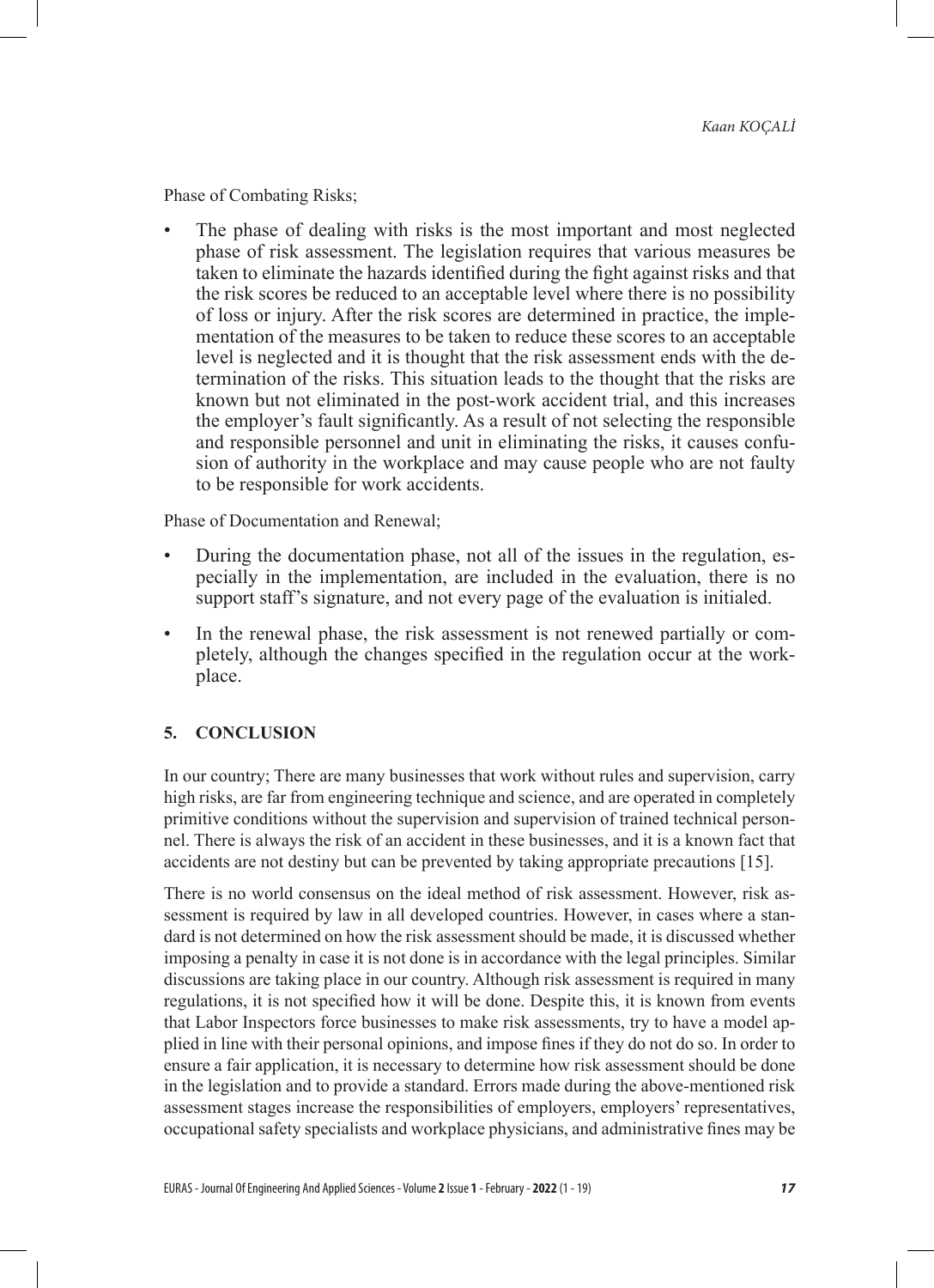imposed due to these deficiencies in administrative audits. As a result; It is very important to carry out risk assessment studies in all workplaces and to implement the corrective, preventive and control measures determined as a result of these studies in the workplace for the prevention of work accidents and occupational diseases in that workplace. In our country, the public, employers and employees should be sensitive to this issue and show the necessary care for the formation of an OHS culture.

#### **REFERENCES**

[1] Bernstein, P.L., Against the Gods: The Remarkable Story of Risk, John Wiley & Sons, New York, 25-26, 1996.

[2] T., Aven, "Risk Assessment and Risk Management: Review of Recent Advances on Their Foundation", European Journal of Operational Research, vol. 253(1), pp. 1-13, 2015. https://doi.org/10.1016/j.ejor.2015.12.023

[3] TS-18001 İş Sağlığı ve Güvenliği Yönetim Sistemleri-Şartlar, Nisan 2008. (accessed at 16/01/2022).

[4] HSE, Health and Safety Executive, Five Steps to Risk Assessment, United Kingdom, www.hse.gov.uk (accessed at 16/01/2022).

[5] SCATS, A Guide to Written Workplace Safety-Your Roadmap to Safety, Nevada Department of Business and Industry, Division of Industrial Relations, Safety Consultation and Training Section, United States of America, https://www.4safenv.state. nv.us/wp-content/uploads/2021/04/SCATS-Workplace-Safety-Booklet.pdf (accessed at 16/01/2022).

[6] Koçali, K., Calculation of Occupational Accident Indicators of Türkiye, In M. Dalkılıç & B. S. Yılmaz (Eds.), INSAC Social and Education Sciences, Duvar Yayınevi. İzmir, 224-250, 2021.

[7] Risk Management: Collect Information, Analyse Risks, Prevent Future Accidents, Department of Education, Employment and Training, Victoria, 1992. http://www. distance.vic.edu.au/wp-content/uploads/2015/09/SAFETY.pdf (accessed at 16/01/2022).

[8] HSE, Health and Safety Executive, INDG163 (2014); Risk Assessment; A Brief Guide to Controlling Risks In The Workplace, 2014. https://www.hse.gov.uk/pubns/ indg163.htm (accessed at 16/01/2022).

[9] OSHA, United States Department of Labor, A Safe Workplace is Sound Business, 2019. https://www.osha.gov/shpguidelines/hazard-Identification.html (accessed at 17/01/2022).

[10] Worksafe Victoria Authority, A Guide to Risk Control Plans, Worksafe Victoria Authority, Australia, 2018. https://content.api.worksafe.vic.gov.au/sites/default/ files/2018-06/ISBN-Risk-control-plans-guide-2017-06.pdf (accessed at 17/01/2022).

[11] Worksafe Victoria Authority, Getting Started with Workplace Health and Safety,